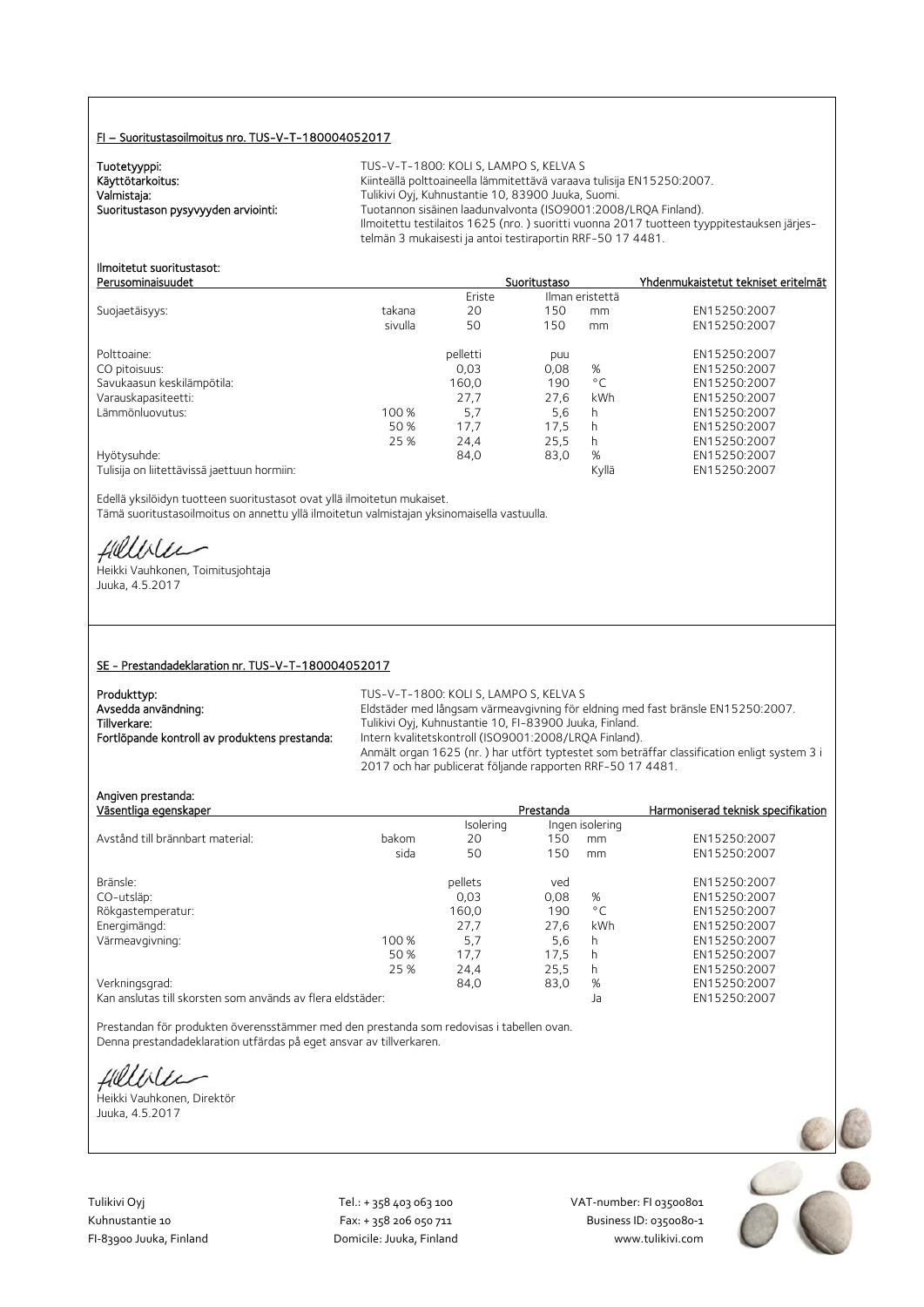#### EN - Declaration of Performance nr. TUS-V-T-180004052017

| Product type:                             |  |
|-------------------------------------------|--|
| Intended use:                             |  |
| Manufacturer:                             |  |
| Verification of constancy of performance: |  |
|                                           |  |

TUS-V-T-1800: KOLI S, LAMPO S, KELVA S Slow heat release appliance fired by solid fuel EN15250:2007. Tulikivi Oyj, Kuhnustantie 10, FI-83900 Juuka, Finland. Verification of constancy of performance: Internal quality control (ISO9001:2008/LRQA Finland). The notified laboratory 1625 (nr. ) performed the determination of the product type on the basis of type testing under system 3 in the year 2017 and issued test report RRF-50 17 4481.

## Declared performance:

| <b>Essential Characteristics</b>   |       |            | Performance |                    | Harmonized technical specification |
|------------------------------------|-------|------------|-------------|--------------------|------------------------------------|
|                                    |       | Insulation |             | Without insulation |                                    |
| Distance to combustible materials: | rear  | 20         | 150         | mm                 | EN15250:2007                       |
|                                    | sides | 50         | 150         | mm                 | EN15250:2007                       |
| Fuel types:                        |       | pellets    | firewood    |                    | EN15250:2007                       |
| CO emissions:                      |       | 0,03       | 0.08        | %                  | EN15250:2007                       |
| Max. flue gas temperature:         |       | 160.0      | 190         | $^{\circ}$ C       | EN15250:2007                       |
| Thermal storage capacity:          |       | 27.7       | 27.6        | <b>kWh</b>         | EN15250:2007                       |
| Heat output:                       | 100 % | 5,7        | 5,6         | h                  | EN15250:2007                       |
|                                    | 50 %  | 17,7       | 17,5        | h                  | EN15250:2007                       |
|                                    | 25 %  | 24,4       | 25,5        | h                  | EN15250:2007                       |
| Energy efficiency:                 |       | 84.0       | 83,0        | %                  | EN15250:2007                       |
|                                    |       |            |             |                    |                                    |

Connection of multiple fireplaces on shared flue pipe possible: Yes EN15250:2007

The performance of the product is in conformity with the above declared performance. This declaration of performance is issued under the sole responsibility of the manufacturer.

HUULLEE<br>Heikki Vauhkonen, Managing Director

Juuka, 4.5.2017

#### DE – Leistungserklärung Nr. TUS-V-T-180004052017

| Produkttyp:                             | TUS-V-T-1800: KOLI S, LAMPO S, KELVA S                                                                                                                     |
|-----------------------------------------|------------------------------------------------------------------------------------------------------------------------------------------------------------|
| Vorgesehener Verwendungszweck:          | Speicherfeuerstätte für feste Brennstoffe EN15250:2007.                                                                                                    |
| Hersteller:                             | Tulikivi Oyj, Kuhnustantie 10, FI-83900 Juuka, Finnland.                                                                                                   |
| Überprüfung der Leistungsbeständigkeit: | Interne Qualitätskontrolle (ISO9001:2008/LROA Finnland).                                                                                                   |
|                                         | Die notifizierte Stelle 1625 (Nr.) hat die Typprüfung nach dem System 3 im Jahr 2017<br>durchgeführt und folgenden Testreport ausgestellt: RRF-50 17 4481. |

## Erklärte Leistung:

|         | Leistuna                                                   |              | Harmonisierte technische Spezifikation |
|---------|------------------------------------------------------------|--------------|----------------------------------------|
|         |                                                            |              |                                        |
| 20      | 150                                                        | mm           | EN15250:2007                           |
| 50      | 150                                                        | mm           | EN15250:2007                           |
| Pellets | Brennholz                                                  |              | EN15250:2007                           |
| 0.03    | 0.08                                                       | %            | EN15250:2007                           |
| 160,0   | 190                                                        | $^{\circ}$ C | EN15250:2007                           |
| 27.7    | 27.6                                                       | kWh          | EN15250:2007                           |
| 5.7     | 5,6                                                        | h            | EN15250:2007                           |
| 17,7    | 17,5                                                       | h            | EN15250:2007                           |
| 24,4    | 25,5                                                       | h            | EN15250:2007                           |
| 84.0    | 83,0                                                       | %            | EN15250:2007                           |
|         |                                                            | Ja           | EN15250:2007                           |
| 25 %    | Für Mehrfachbelegung auf gemeinsamen Schornstein geeignet: | Isolierung   | Keine Isolierung                       |

Die Leistung des Produkts entspricht der oben erklärten Leistung. Verantwortlich für die Erstellung dieser Leistungserklärung ist allein der Hersteller.

fielliter

Heikki Vauhkonen, Geschäftsleiter Juuka, 4.5.2017



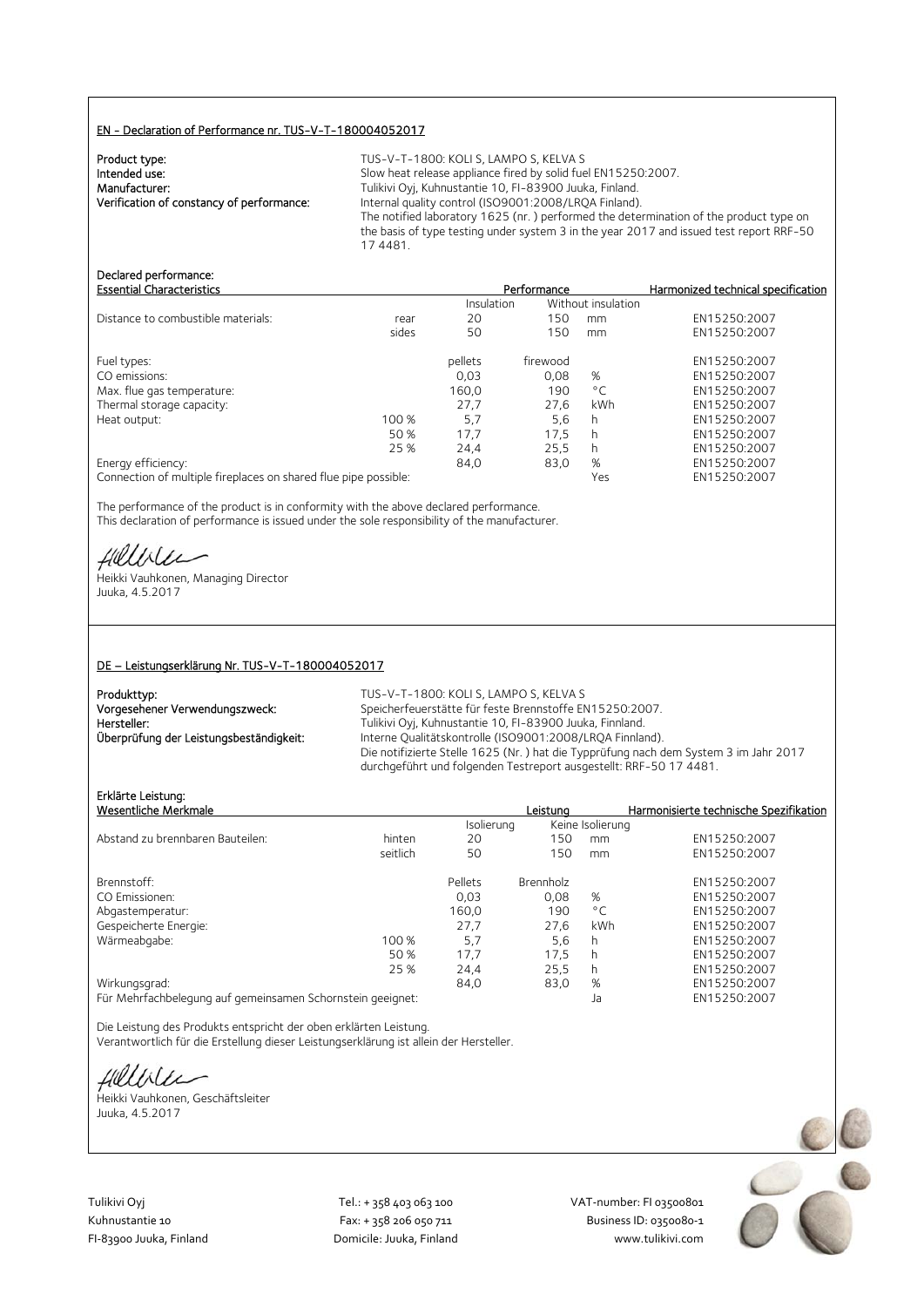#### FR - Déclaration des performances no. TUS-V-T-180004052017

| Type de produit:                             | TUS-V-T-1800: KOLI S, LAMPO S, KELVA S                                                        |
|----------------------------------------------|-----------------------------------------------------------------------------------------------|
| Usage prévu:                                 | Poêle-cheminée à accumulation de chaleur faisant appel à un combustible EN15250:2007.         |
| Fabricant:                                   | Tulikivi Oyj, Kuhnustantie 10, FI-83900 Juuka, Finlande.                                      |
| Evaluation de la stabilité des performances: | Contrôle de qualité interne (ISO9001:2008/LROA Finlande).                                     |
|                                              | Le laboratoire d'essais notifié 1625 (no.) a effectué la détermination du produit type sur la |
|                                              | base d'essais de type système 3 en 2017 et a issu le rapport de test RRF-50 17 4481.          |

| Performances déclarées:<br>Caractéristiques essentielles                                |         |           | Performances |                 | Spécifications techniques harmonisées |
|-----------------------------------------------------------------------------------------|---------|-----------|--------------|-----------------|---------------------------------------|
|                                                                                         |         | Isolation |              | Pas d'isolation |                                       |
| Distance aux éléments structurels inflammables:                                         | arrière | 20        | 150          | mm              | EN15250:2007                          |
|                                                                                         | côtés   | 50        | 150          | mm              | EN15250:2007                          |
| Combustible:                                                                            |         | granulés  | bois         |                 | EN15250:2007                          |
| Emissions de CO:                                                                        |         | 0,03      | 0,08         | %               | EN15250:2007                          |
| Température des gaz évacués:                                                            |         | 160.0     | 190          | $^{\circ}$ C    | EN15250:2007                          |
| Energie stockée:                                                                        |         | 27,7      | 27.6         | kWh             | EN15250:2007                          |
| Restitution thermique:                                                                  | 100 %   | 5.7       | 5,6          | h               | EN15250:2007                          |
|                                                                                         | 50 %    | 17.7      | 17,5         | h               | EN15250:2007                          |
|                                                                                         | 25 %    | 24.4      | 25.5         | h               | EN15250:2007                          |
| Rendement:                                                                              |         | 84.0      | 83,0         | %               | EN15250:2007                          |
| Raccordement possible à une cheminée s'utilisant pour plusieurs appareils de chauffage: |         |           | Oui          |                 | EN15250:2007                          |

Les performances du produit sont conformes aux performances déclarées indiquées en haut. La présente déclaration des performances est établie sous la seule responsabilité du fabricant.

Hillble

Heikki Vauhkonen, Directeur Général Juuka, 4.5.2017

#### NL - Prestatieverklaring nr. TUS-V-T-180004052017

| Producttype:                               |
|--------------------------------------------|
| Beoogd gebruik:                            |
| Fabrikant:                                 |
| Verificatie van de prestatiebestendigheid: |

TUS-V-T-1800: KOLI S, LAMPO S, KELVA S Accumulerende toestelle gestookt met vaste brandstof EN15250:2007. Fabrikant: Tulikivi Oyj, Kuhnustantie 10, FI-83900 Juuka, Finland. Interne kwaliteitscontrole (ISO9001:2008/LRQA Finland). De genotificeerde testlaboratorium 1625 (nr. ) heeft de typetest uitgevoerd op basis van testen uitgevoerd volgens systeem 3 in 2017 met testverslag RRF-50 17 4481 als resultaat.

#### Aangegeven prestatie:

| Essentiële kenmerken                    |            |          | Prestaties |               | Geharmoniseerde technische specificatie |
|-----------------------------------------|------------|----------|------------|---------------|-----------------------------------------|
|                                         |            | Isolatie |            | Geen isolatie |                                         |
| Afstand tot brandbare constructiedelen: | achterkant | 20       | 150        | mm            | EN15250:2007                            |
|                                         | zijkant    | 50       | 150        | mm            | EN15250:2007                            |
| Brandstof:                              |            | pellets  | hout       |               | EN15250:2007                            |
| CO-emissies:                            |            | 0.03     | 0.08       | %             | EN15250:2007                            |
| Rookgastemperatuur:                     |            | 160.0    | 190        | $^{\circ}$ C  | EN15250:2007                            |
| Hoeveelheid energie:                    |            | 27.7     | 27.6       | kWh           | EN15250:2007                            |
| Warmteafgifte:                          | 100 %      | 5,7      | 5.6        | h             | EN15250:2007                            |
|                                         | 50 %       | 17.7     | 17.5       | h             | EN15250:2007                            |
|                                         | 25 %       | 24,4     | 25,5       | h             | EN15250:2007                            |
| Rendement:                              |            | 84.0     | 83.0       | %             | EN15250:2007                            |
|                                         |            |          |            |               |                                         |

Kan worden aangesloten op een door meerdere verwarmingstoestellen gebruikt rookkanaal: Ja EN15250:2007

De prestaties van het product voldoen aan de hierboven vermelde prestatieverklaringen. Deze prestatieverklaring is verstrekt onder de exclusieve verantwoordelijkheid van de fabrikant.

Hillble

Heikki Vauhkonen, Directeur Juuka, 4.5.2017

Tulikivi Oyj Tel.: + 358 403 063 100 VAT‐number: FI 03500801

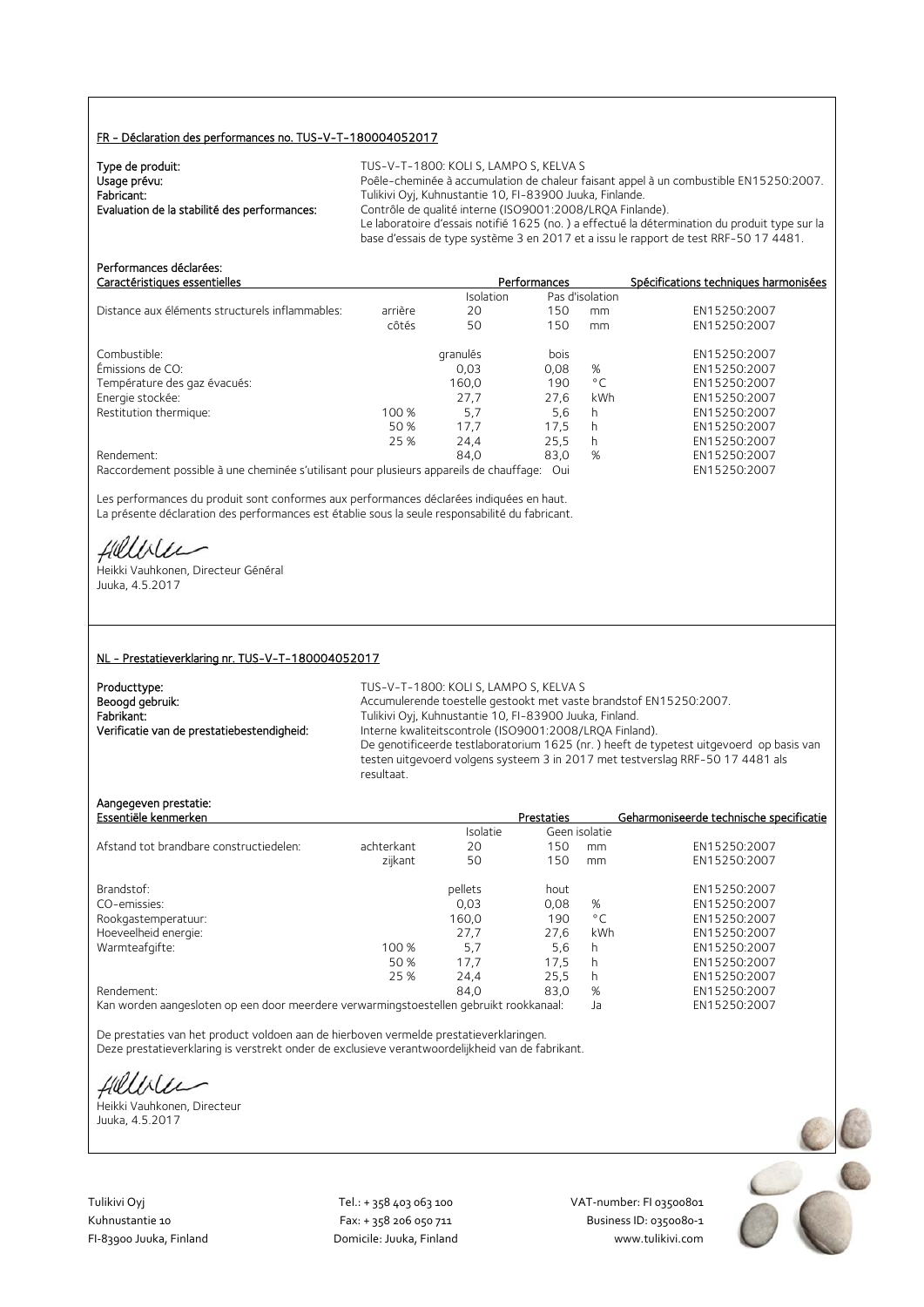#### IT - Dichiarazione di prestazione nro. TUS-V-T-180004052017

| Prodotto - tipo:                                | TUS-V-T-1800: KOLI S. LAMPO S. KELVA S                                                                                                                            |
|-------------------------------------------------|-------------------------------------------------------------------------------------------------------------------------------------------------------------------|
| Uso previsto:                                   | Apparecchi domestici a lento rilascio di calore alimentati a combustibili EN15250:2007.                                                                           |
| Fabbricante:                                    | Tulikivi Oyj, Kuhnustantie 10, FI-83900 Juuka, Finlandia.                                                                                                         |
| Verificazione della costanza della prestazione: | Controllo di qualità interno (ISO9001:2008/LROA Finlandia).                                                                                                       |
|                                                 | L'organismo notificato 1625 (nro.) ha effettuato le prove di tipo secondo il sistema 3 nel<br>2017 e ha rilasciato la sequente rapporto di prova: RRF-50 17 4481. |
|                                                 |                                                                                                                                                                   |

| Prestazione dichiarata.<br>Caratteristiche essenziali                                           |       | Prestazione | Documento di riferimento |              |              |
|-------------------------------------------------------------------------------------------------|-------|-------------|--------------------------|--------------|--------------|
|                                                                                                 |       | Isolamento  | Nessun isolamento        |              |              |
| Distanza dei materiali infiammabili:                                                            | retro | 20          | 150                      | mm           | EN15250:2007 |
|                                                                                                 | lato  | 50          | 150                      | mm           | EN15250:2007 |
| Combustibile:                                                                                   |       | pellets     | legna                    |              | EN15250:2007 |
| Emissioni CO:                                                                                   |       | 0.03        | 0,08                     | %            | EN15250:2007 |
| Temperatura dei gas in uscita:                                                                  |       | 160,0       | 190                      | $^{\circ}$ C | EN15250:2007 |
| Energia accumulata:                                                                             |       | 27,7        | 27,6                     | kWh          | EN15250:2007 |
| Rilascio del calore:                                                                            | 100%  | 5.7         | 5,6                      | h            | EN15250:2007 |
|                                                                                                 | 50%   | 17.7        | 17.5                     | h            | EN15250:2007 |
|                                                                                                 | 25%   | 24.4        | 25.5                     | h.           | EN15250:2007 |
| Rendimento:                                                                                     |       | 84.0        | 83.0                     | %            | EN15250:2007 |
| Adatta per essere collegata a una canna fumaria utilizzata da vari apparecchi di riscaldamento: |       |             |                          | Si           | EN15250:2007 |

La prestazione del prodotto conforme alla prestazione dichiarata sopra. Si rilascia la presente dichiarazione di prestazione sotto la responsabilità esclusiva del fabbricante.

Hillble

Prestazione dichiarata:

Heikki Vauhkonen, Direttore Juuka, 4.5.2017

#### ET - Toimivusdeklaratsioon nr. TUS-V-T-180004052017

| Tootetüüp:                                | TUS-V-T-1800: KOLI S. LAMPO S. KELVA S                                                                                                                                                                     |
|-------------------------------------------|------------------------------------------------------------------------------------------------------------------------------------------------------------------------------------------------------------|
| Ettenähtud kasutusotstarve:               | Tahke kütusega köetav soojustsalvestav küttekolle EN15250:2007.                                                                                                                                            |
| Tootja:                                   | Tulikivi Oyj, Kuhnustantie 10, FI-83900 Juuka, Soome.                                                                                                                                                      |
| Toimivuse püsivuse kontrollimise süsteem: | Sisemine kvaliteedikontroll (ISO9001:2008/LROA Soome).<br>Teavitatud asutus 1625 (nr.) on juhatanud tüübihindamine pärast süsteemi 3 aastal 2017<br>a on välja andnud järgmise testraporti RRF-50 17 4481. |

### Deklareeritud toimivus:

| DENIGI EEHLUU TUIHIIVUS.<br>Põhiomadused                                                             |        |                                  | Toimivus | Ühtlustatud tehniline kirieldus |               |
|------------------------------------------------------------------------------------------------------|--------|----------------------------------|----------|---------------------------------|---------------|
|                                                                                                      |        | Isolatsioonita<br>Isolatsiooniga |          |                                 |               |
| Kaugus põlevast materjalist konstruktsioonidest:                                                     | taga   | 20                               | 150      | mm                              | EN15250:2007  |
|                                                                                                      | kõrval | 50                               | 150      | mm                              | EN15250:2007  |
| Kütus:                                                                                               |        | puidugraanulid                   | puu      |                                 | EN15250:2007  |
| Põlemissaaduste CO sisaldus:                                                                         |        | 0.03                             | 0,08     | %                               | EN15250:2007  |
| Väljuva gaasi temperatuur:                                                                           |        | 160.0                            | 190      | $^{\circ}$ C                    | EN15250:2007  |
| Salvestatud energiahulk:                                                                             |        | 27.7                             | 27.6     | kWh                             | EN15250:2007  |
| Soojuse eraldumine:                                                                                  | 100%   | 5.7                              | 5,6      | h                               | EN15250:2007  |
|                                                                                                      | 50%    | 17,7                             | 17.5     |                                 | EN15250:2007  |
|                                                                                                      | 25%    | 24.4                             | 25,5     | h                               | EN15250:2007  |
| Kasutegur:                                                                                           |        | 84.0                             | 83,0     | %                               | EN15250:2007  |
| (Collette Alexandria) : La cartera de l'Alexandria de la carte la cartera del cartera del Brostolono |        |                                  |          |                                 | T114T2T2.2007 |

Sobib ühendamiseks mitme küttekolde poolt kasutatava korstnalõõriga: Ja EN15250:2007

Toote toimivus on kooskõlas ülalosutatud deklareeritud toimivusega. Käesolev toimivusdeklaratsioon on välja antud tootja ainuvastutusel.

fillbile

Heikki Vauhkonen, Tegevdirektor Juuka, 4.5.2017

Tulikivi Oyj Tel.: + 358 403 063 100 VAT‐number: FI 03500801

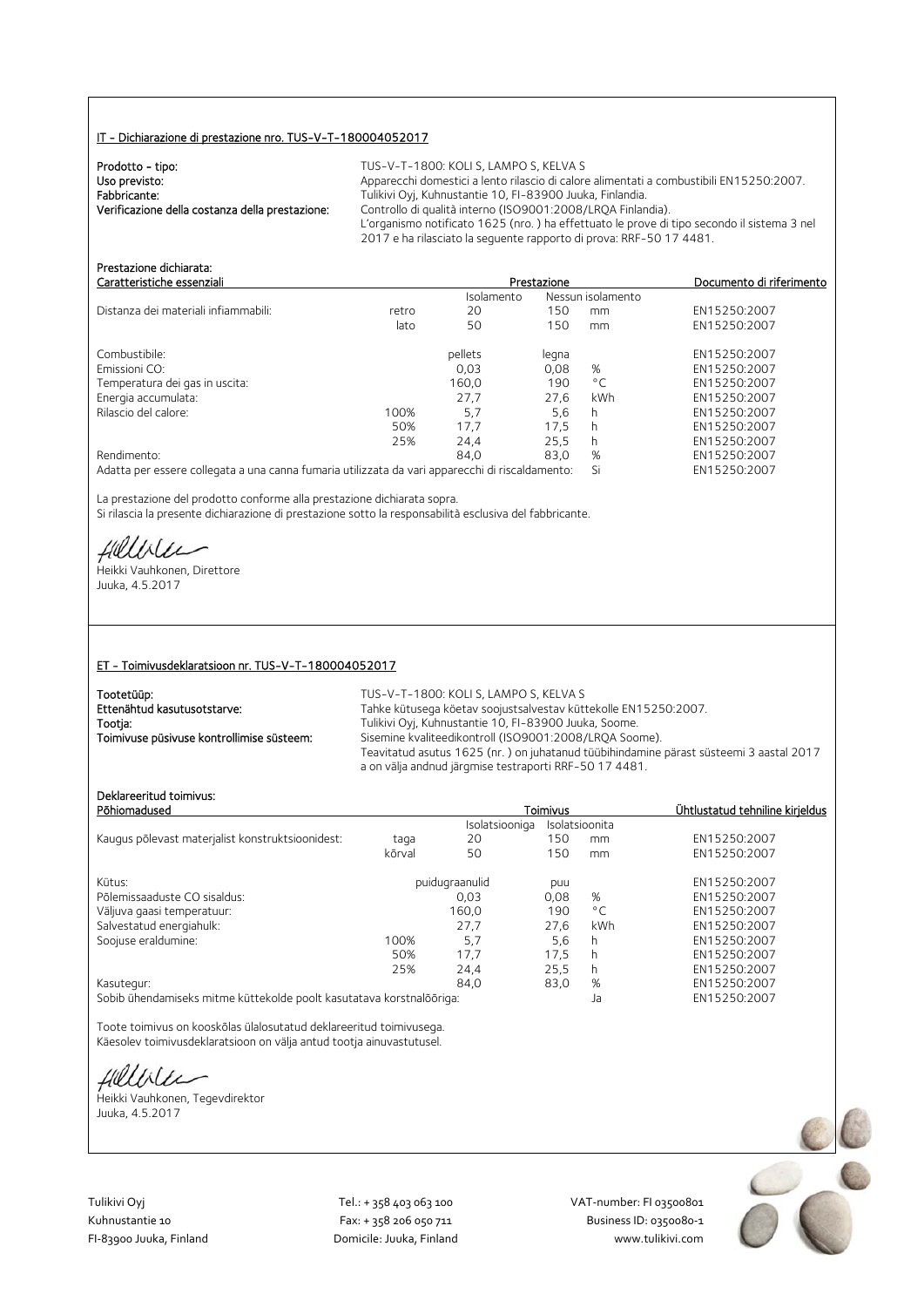#### LT - Eksploatacini**ų** savybi**ų** deklaracij**ą** nr. TUS-V-T-180004052017

| Produkto tipas:                                   | TUS-V-T-1800: KOLI S, LAMPO S, KELVA S                                                     |
|---------------------------------------------------|--------------------------------------------------------------------------------------------|
| Paskirtis:                                        | Lėtai šilumą išskiriantys kietuoju kuru kūrenami buitiniai šildytuvai EN15250:2007.        |
| Gamintojas:                                       | Tulikivi Oyj, Kuhnustantie 10, FI-83900 Juuka, Suomija.                                    |
| Nuolatinis eksploatacinių savybių sertifikavimas: | Vidaus kokybės kontrolės (ISO9001:2008/LRQA Suomija).                                      |
|                                                   | Notifikuotoji sertifikavimo istaiga 1625 (nr.) atliko testa pagal sistema 3 metais 2017 ir |
|                                                   | išdavė sertifikata RRF-50 17 4481.                                                         |

#### Deklaruojamos eksploatacin**ė**s savyb**ė**s: Svarbiausios charakteristikos Eksploatacin**ė**s savyb**ė**s Darnioji technin**ė** specifikacija

|                                                       |                      | Su izoliacija |        | Be izoliacijos |              |
|-------------------------------------------------------|----------------------|---------------|--------|----------------|--------------|
| Atstumas iki degiųjų medžiagų:                        | nuo galinės sienelės | 20            | 150    | mm             | EN15250:2007 |
|                                                       | iš šono              | 50            | 150    | mm             | EN15250:2007 |
| Kuro rūšis:                                           |                      | granulÚs      | malkos |                | EN15250:2007 |
| Emisija CO:                                           |                      | 0,03          | 0,08   | %              | EN15250:2007 |
| Išmetamų dujų į dūmtraukį temperatūra:                |                      | 160,0         | 190    | $^{\circ}$ C   | EN15250:2007 |
| Kaupiamoji energija:                                  |                      | 27.7          | 27.6   | kWh            | EN15250:2007 |
| Šildymo galingumas:                                   | 100 %                | 5,7           | 5,6    | h              | EN15250:2007 |
|                                                       | 50 %                 | 17.7          | 17.5   | h              | EN15250:2007 |
|                                                       | 25 %                 | 24.4          | 25.5   | h              | EN15250:2007 |
| Naudingumo koeficientas:                              |                      | 84,0          | 83,0   | %              | EN15250:2007 |
| Keletos krosnių pajungimas į vieną dūmtraukį-galimas: |                      |               |        | Taip           | EN15250:2007 |

Produkto eksploatacinės savybės atitinka deklaruotas eksploatacines savybes. Ši eksploatacinių savybių deklaracija išduota tik nurodyto gamintojo atsakomybe.

fielliter

Heikki Vauhkonen, Generalinis Direktorius Juuka, 4.5.2017

#### LV – Veiktsp**ē**jas deklar**ā**cija nr. TUS-V-T-180004052017

Produkta veids: TUS-V-T-1800: KOLI S, LAMPO S, KELVA S Lietošanas veids: Cietā kurināmā sildiekārtas ar lēnu siltumatdevi EN15250:2007.<br>
Ražotājs: Cietā kurināmā sildiekārtas ar lēnu siltumatdevi EN15250:2007. Ražot**ā**js: Tulikivi Oyj, Kuhnustantie 10, FI-83900 Juuka, Somija. Iekšēja kvalitātes pārbaude (ISO9001:2008/LRQA Somija). Paziņotā (notificētā) institūcija 1625 (nr. ) veica produkta tipa noteikšanu balstoties uz produkta 3. sistēmas tipa testiem 2017 gadā un tika izdots testēšanas pārskats RRF-50 17 4481.

#### Tehniskie r**ā**d**ī**t**ā**ji:

| Galvenie veiktspējas rādītāji                            |               |           | Veiktspēja     | Kopējā tehniskā specifkācija |              |
|----------------------------------------------------------|---------------|-----------|----------------|------------------------------|--------------|
|                                                          |               | Izolúcija | Nõ izolúcija   |                              |              |
| Attālums līdz degošiem materiāliem:                      | no aizmugures | 20        | 150            | mm                           | EN15250:2007 |
|                                                          | no sāniem     | 50        | 150            | mm                           | EN15250:2007 |
| Kurināmā veidi:                                          |               | granulas  | malkas pagales |                              | EN15250:2007 |
| CO emisija:                                              |               | 0.03      | 0.08           | %                            | EN15250:2007 |
| Izplūdes gāzu temperatūra:                               |               | 160,0     | 190            | °C                           | EN15250:2007 |
| Energoietilpība:                                         |               | 27,7      | 27.6           | kWh                          | EN15250:2007 |
| Siltuma jauda:                                           | 100 %         | 5.7       | 5,6            | h                            | EN15250:2007 |
|                                                          | 50 %          | 17.7      | 17.5           | h                            | EN15250:2007 |
|                                                          | 25 %          | 24,4      | 25.5           | h                            | EN15250:2007 |
| Lietderības koeficients:                                 |               | 84,0      | 83,0           | %                            | EN15250:2007 |
| Ir iespēja pievienot vairākus kamīnus pie viena dūmvada: |               |           |                | Jā                           | EN15250:2007 |

Produkta veiktspēja atbilst augstāk minētajiem rādītājiem. Par šīs veiktspējas deklarācijas izsniegšanu pilnībā atbild ražotājs.

fillble

Heikki Vauhkonen, Ģenerāldirektors Juuka, 4.5.2017

Tulikivi Oyj Tel.: + 358 403 063 100 VAT‐number: FI 03500801

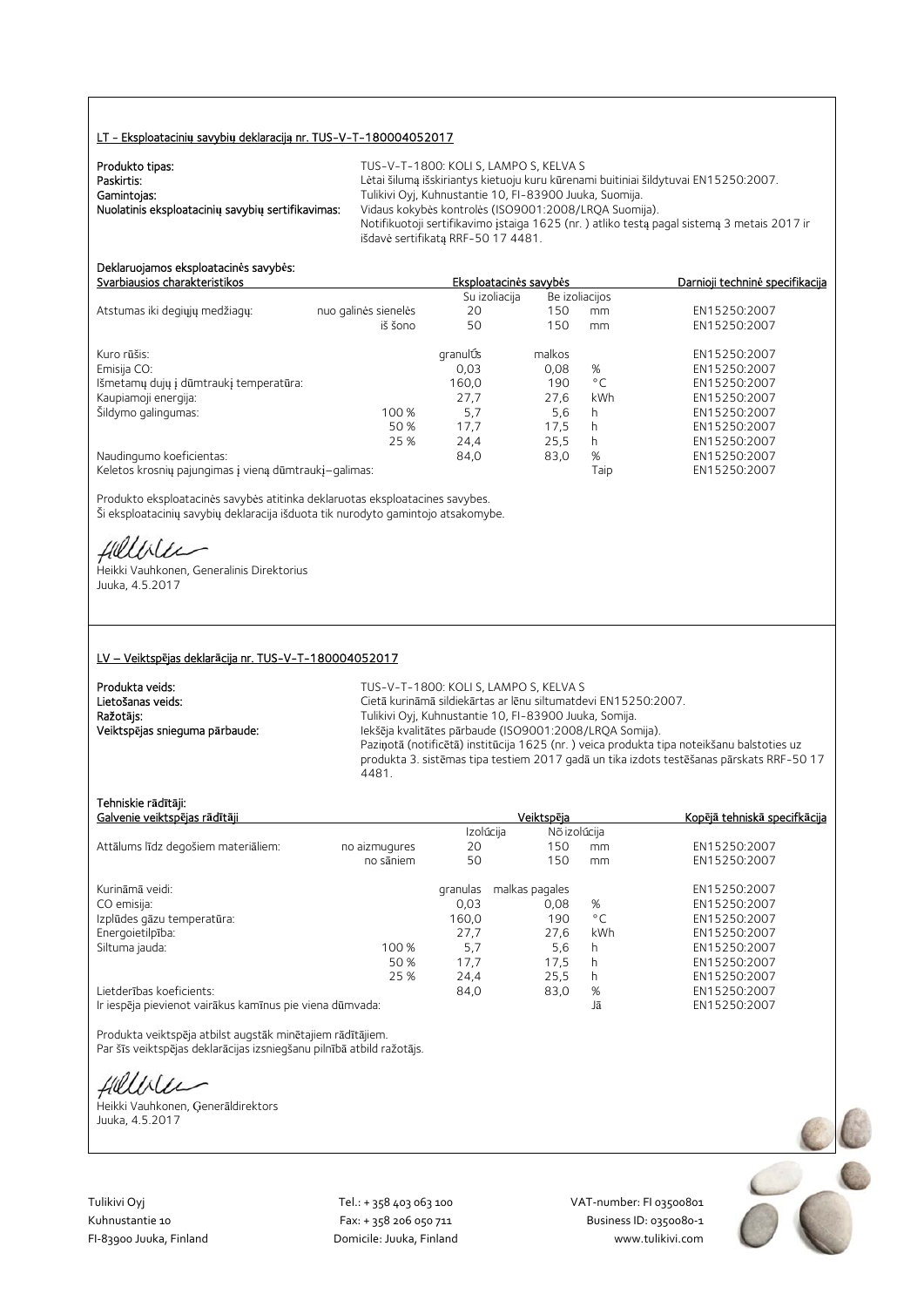#### SI - Izjava o zmogljivosti nr. TUS-V-T-180004052017

| Tip proizvoda:                                    | TUS-         |
|---------------------------------------------------|--------------|
| Predvidena uporaba:                               | <b>Napra</b> |
| Proizvajalec:                                     | Tuliki       |
| Potrdilo o nespremenliivosti lastnosti proizvoda: | Notra        |
|                                                   | Pooh         |

V-T-1800: KOLI S, LAMPO S, KELVA S rave na trdna goriva, ki počasi oddajajo toploto EN15250:2007. ivi Oyj, Kuhnustantie 10, FI-83900 Juuka, Finska. Potrdilo o nespremenljivosti lastnosti proizvoda: Notranji nadzor kakovosti (ISO9001:2008/LRQA Finska). blaščen laboratorij 1625 (nr. ) je na podlagi preizkušanja tipa po sistemu 3 v letu 2017 izvedel in izdal potrdilo o preizkusu RRF-50 17 4481.

Bistvene zna**č**ilnosti U**č**inkovitost Usklajena tehni**č**na specifikacija

# Izjava u**č**inkovitosti

|                                                |            | Izolacije   | Ni izolacije |              |              |
|------------------------------------------------|------------|-------------|--------------|--------------|--------------|
| Odmik od vnetljivih materialov:                | zadaj      | 20          | 150          | mm           | EN15250:2007 |
|                                                | ob straneh | 50          | 150          | mm           | EN15250:2007 |
| Vrsta goriva:                                  |            | Isni peleti | les          |              | EN15250:2007 |
| Emisija CO:                                    |            | 0,03        | 0,08         | %            | EN15250:2007 |
| Temperatura plinov:                            |            | 160,0       | 190          | $^{\circ}$ C | EN15250:2007 |
| Akumulirana toplota:                           |            | 27,7        | 27.6         | kWh          | EN15250:2007 |
| Oddana toplotna moč:                           | 100 %      | 5,7         | 5,6          | h            | EN15250:2007 |
|                                                | 50 %       | 17.7        | 17.5         | h            | EN15250:2007 |
|                                                | 25 %       | 24,4        | 25.5         | h            | EN15250:2007 |
| Izkoristek:                                    |            | 84,0        | 83,0         | %            | EN15250:2007 |
| Možen priklop več kaminov na skupno dimno cev: |            |             |              | Da           | EN15250:2007 |

Delovanje izdelka je v skladu z zgoraj navedenimi lastnostmi. Izjava o zmogljivosti je izdana na odgovornost proizvajalca.

fillble

Heikki Vauhkonen, Managing Director Juuka, 4.5.2017

#### SK - Deklarácia výkonu nr. TUS-V-T-180004052017

| Typ produktu:                 | TUS-V-T-1800: KOLI S, LAMPO S, KELVA S                                               |
|-------------------------------|--------------------------------------------------------------------------------------|
| Použitie:                     | Spotrebiče pomaly uvoľňujúce teplo spaľujúce tuhé palivo EN15250:2007.               |
| Výrobca:                      | Tulikivi Oyi, Kuhnustantie 10, FI-83900 Juuka, Fínsko.                               |
| Overenie stálosti vlastností: | Interná kontrola kvality (ISO9001:2008/LROA Fínsko).                                 |
|                               | Notifikované laboratórium 1625 (nr.) vykonalo určenie typu výrobku na základe skúšky |
|                               | typu podľa systému 3 v roku 2017 a vydalo skúšobnú správu RRF-50 17 4481.            |

## Deklarované vlastnosti:

| Základné vlastnosti                                                                                                                                                                                                                       |        |           | Výkon        |              | Harmonizovaná technická špecifikácia       |
|-------------------------------------------------------------------------------------------------------------------------------------------------------------------------------------------------------------------------------------------|--------|-----------|--------------|--------------|--------------------------------------------|
|                                                                                                                                                                                                                                           |        | Izolované | Bez izolácie |              |                                            |
| Vzdialenosť od horľavých povrchov:                                                                                                                                                                                                        | vzadu  | 20        | 150          | mm           | EN15250:2007                               |
|                                                                                                                                                                                                                                           | z boku | 50        | 150          | mm           | EN15250:2007                               |
| Typy paliva:                                                                                                                                                                                                                              |        | pelety    | drevo        |              | EN15250:2007                               |
| CO emisie:                                                                                                                                                                                                                                |        | 0.03      | 0.08         | %            | EN15250:2007                               |
| Teplota spalín na výstupe:                                                                                                                                                                                                                |        | 160,0     | 190          | $^{\circ}$ C | EN15250:2007                               |
| Akumulovaná energia:                                                                                                                                                                                                                      |        | 27.7      | 27.6         | kWh          | EN15250:2007                               |
| Dĺžka tepelného výkonu:                                                                                                                                                                                                                   | 100 %  | 5.7       | 5,6          | h            | EN15250:2007                               |
|                                                                                                                                                                                                                                           | 50 %   | 17.7      | 17.5         | h            | EN15250:2007                               |
|                                                                                                                                                                                                                                           | 25 %   | 24.4      | 25.5         | h            | EN15250:2007                               |
| Účinnosť:                                                                                                                                                                                                                                 |        | 84,0      | 83,0         | %            | EN15250:2007                               |
| $\Lambda$ $\Lambda$ a $\Xi$ and a $\Xi$ and a function of the angle $\Xi$ and a set of the set of the set of the set of the set of the set of the set of the set of the set of the set of the set of the set of the set of the set of the |        |           |              | $\Lambda -$  | $FMLT$ $T$ $T$ $T$ $T$ $T$ $T$ $T$ $T$ $T$ |

Možnosť pripojenia viacerých spotrebičov na komínové teleso: Áno EN15250:2007

Vlastnosti produktu sú v súlade s vyššie uvedenými vlastnosťami. Toto vyhlásenie o vlastnostiach je vydané s výhradnou zodpovednosťou výrobcu.

fillble

Heikki Vauhkonen, Generálny Riaditeľ Juuka, 4.5.2017